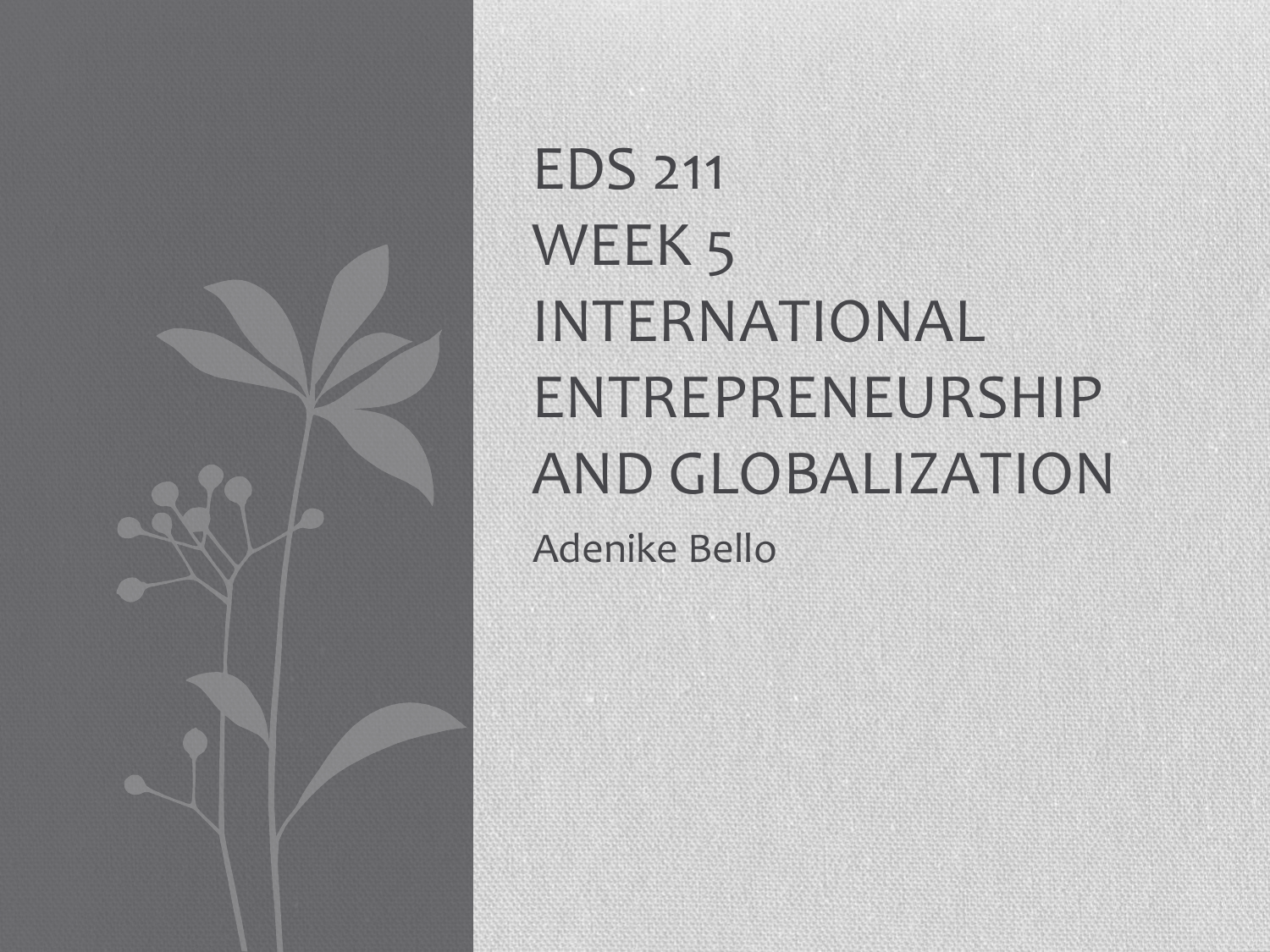## **Objectives**

## •**Globalization**

- •**Components of Globalization (The Globalization of Markets** and **Globalization of Production)**
- •**Drivers of Globalization**
- •**International Entrepreneurship**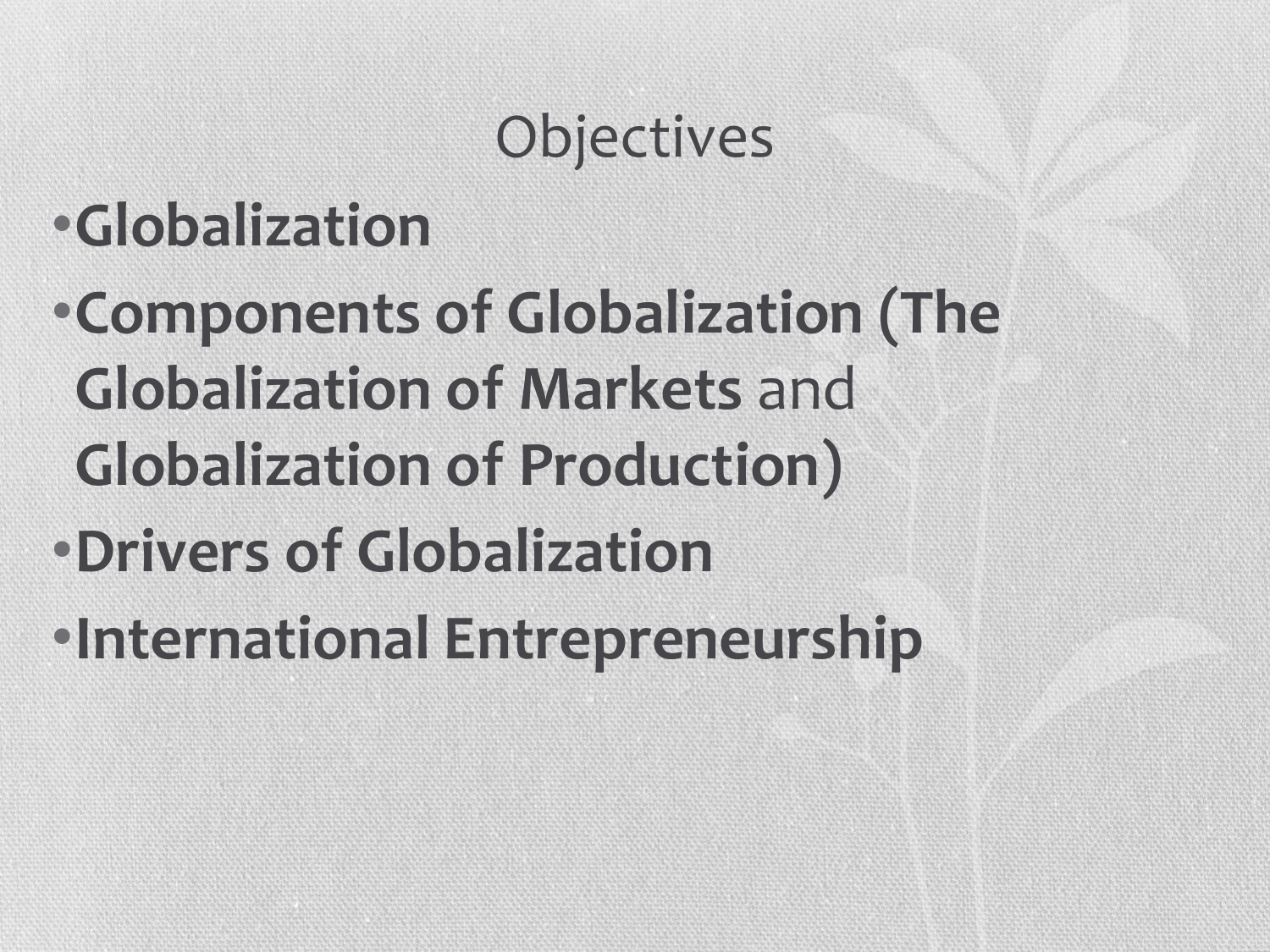### Globalization

•The world economy is experiencing a shift from self-contained entities, which is isolated from each other by barriers to cross-border trade and investment. The economy is moving towards a world in which barriers to cross-border trade and investment are tumbling; perceived distance is shrinking due to advances in transportation and telecommunications technology. Recently, material culture is beginning to look similar, national economies are merging into an independent global economic system. This whole emergence is called GLOBALIZATION.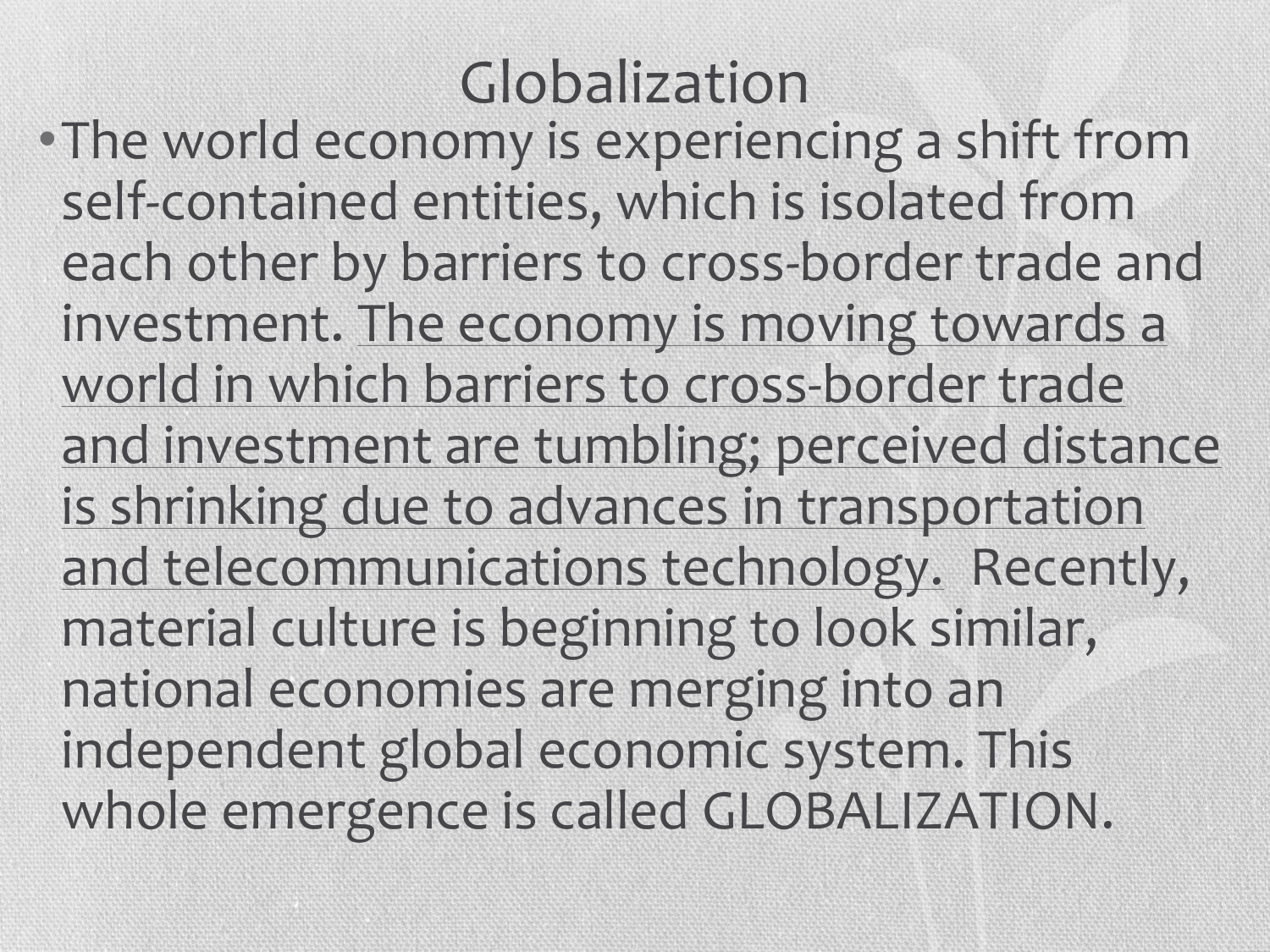#### Definition

- •**Globalization** refers to the shift towards a more integrated and interdependent world economy. It has two main components: •the globalization of markets
- •the globalization of production.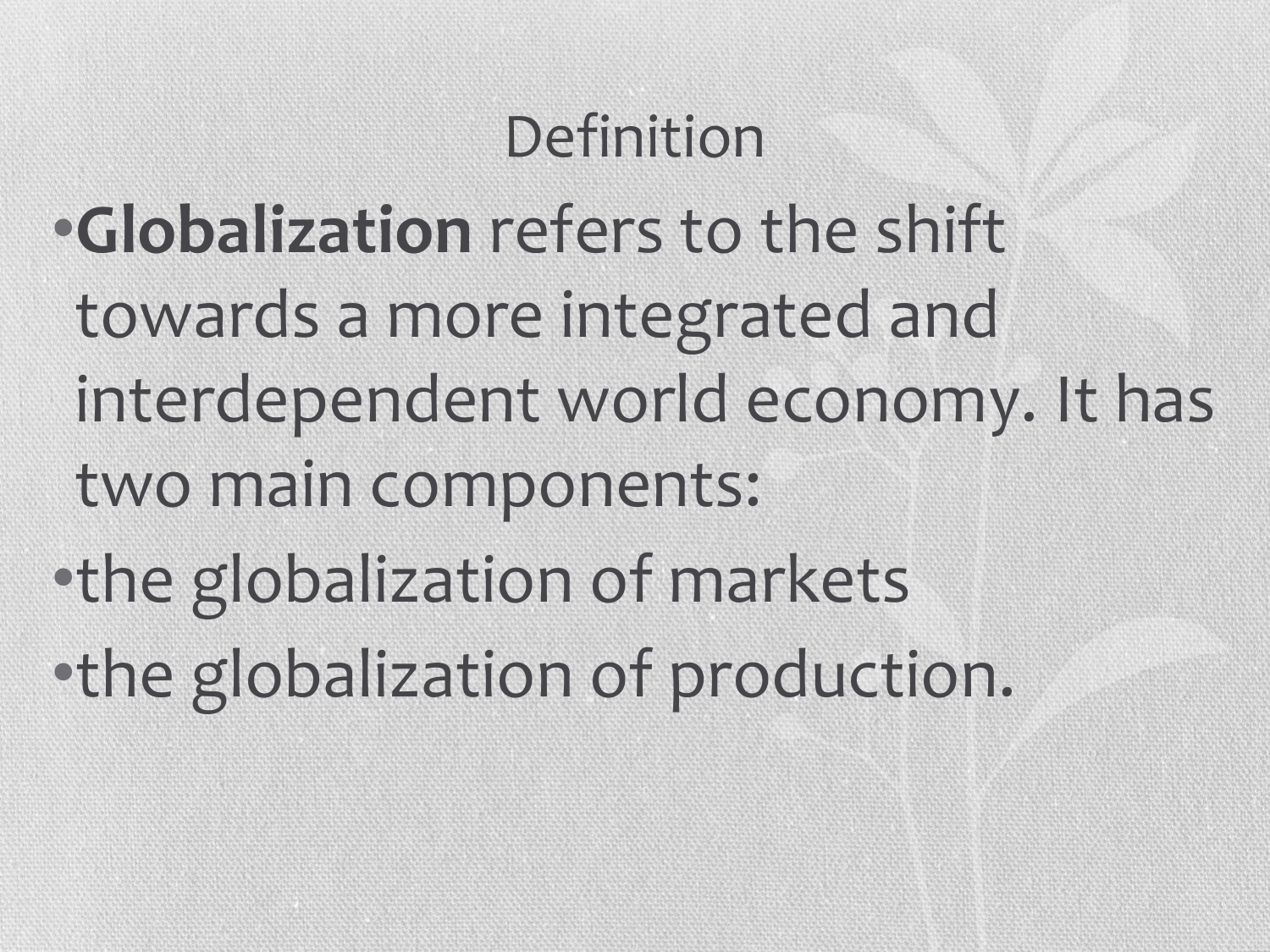Components of Globalization •**The Globalization of Markets** refers to the merging of historically distinct and separate national markets into one huge global marketplace. This is made possible through the falling barriers to cross-border trade. Also, there is the emerging argument that the tastes and preferences of consumers in different nations are beginning to converge, thereby creating a global market.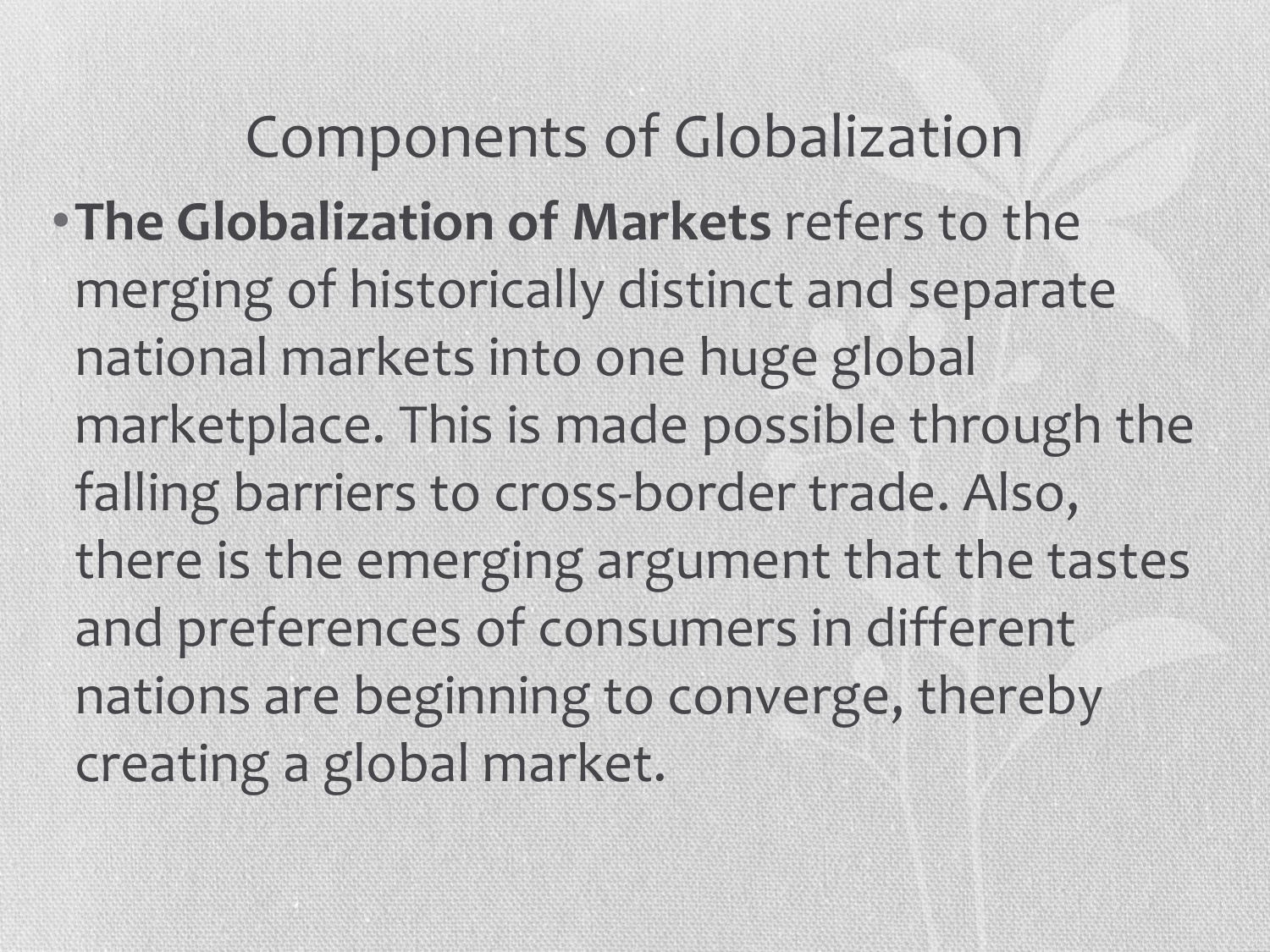#### Components cont'd

•**The Globalization of Production** refers to the sourcing of goods and services from locations around the globe to take advantage of national differences in the cost and quality of factors of production. In so doing, companies hope to lower the overall cost and improve the quality or functionality of their products, thereby allowing them to compete more effectively.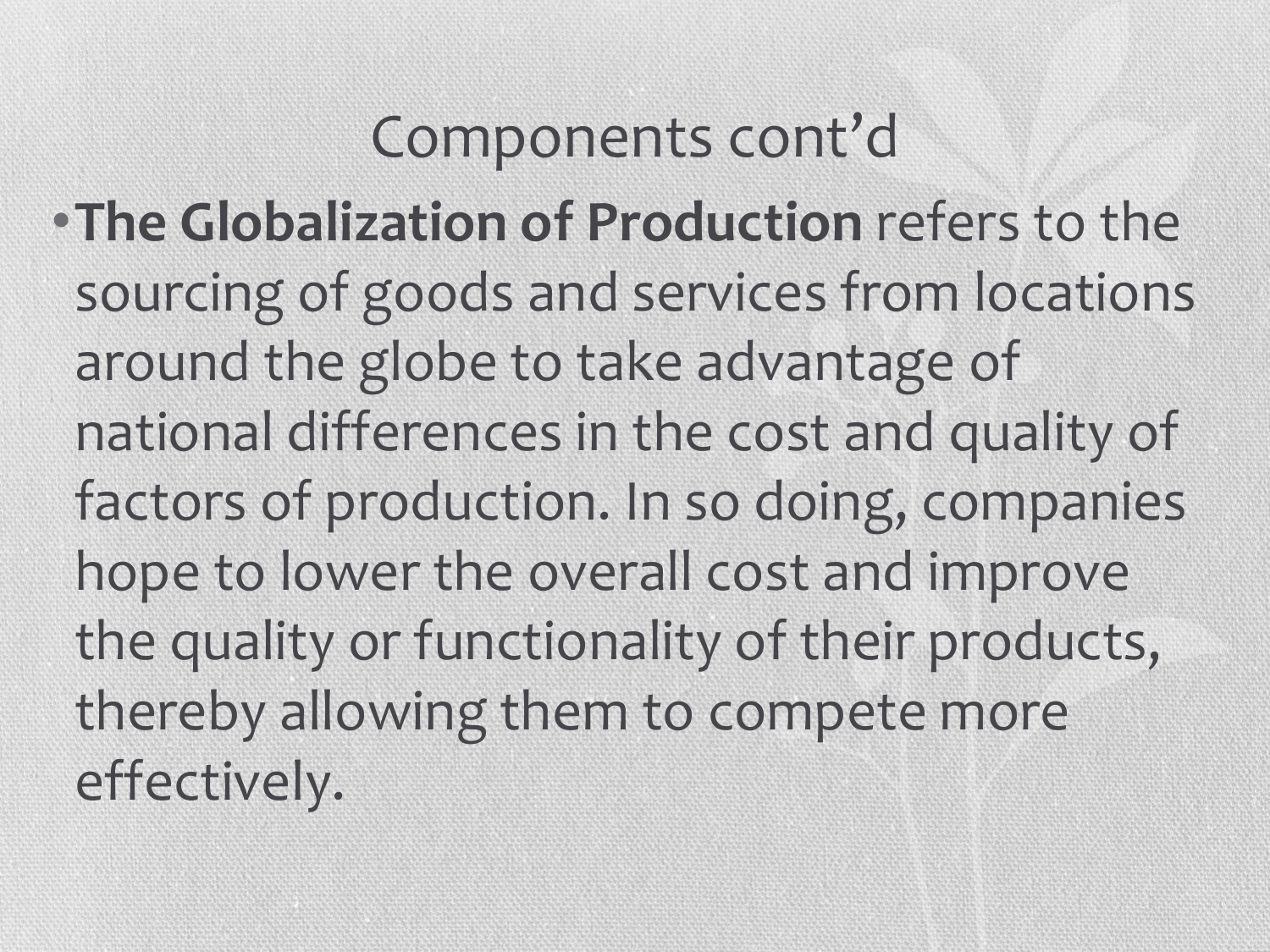### Drivers of Globalization (1)

•**Decline in trade and investment barriers:** during the 1920s and 1930s, many nations of the world erected barriers to international trade and foreign direct investment. Such barriers were in form of high tariffs on imports of manufactured goods. The aim of such tariffs was to protect domestic industries from foreign competition. This led to the great depression of the 1930s. Advanced industrial nations helped remove these barriers through the introduction of the treaty known as the General Agreement on Tariffs and Trade (GATT).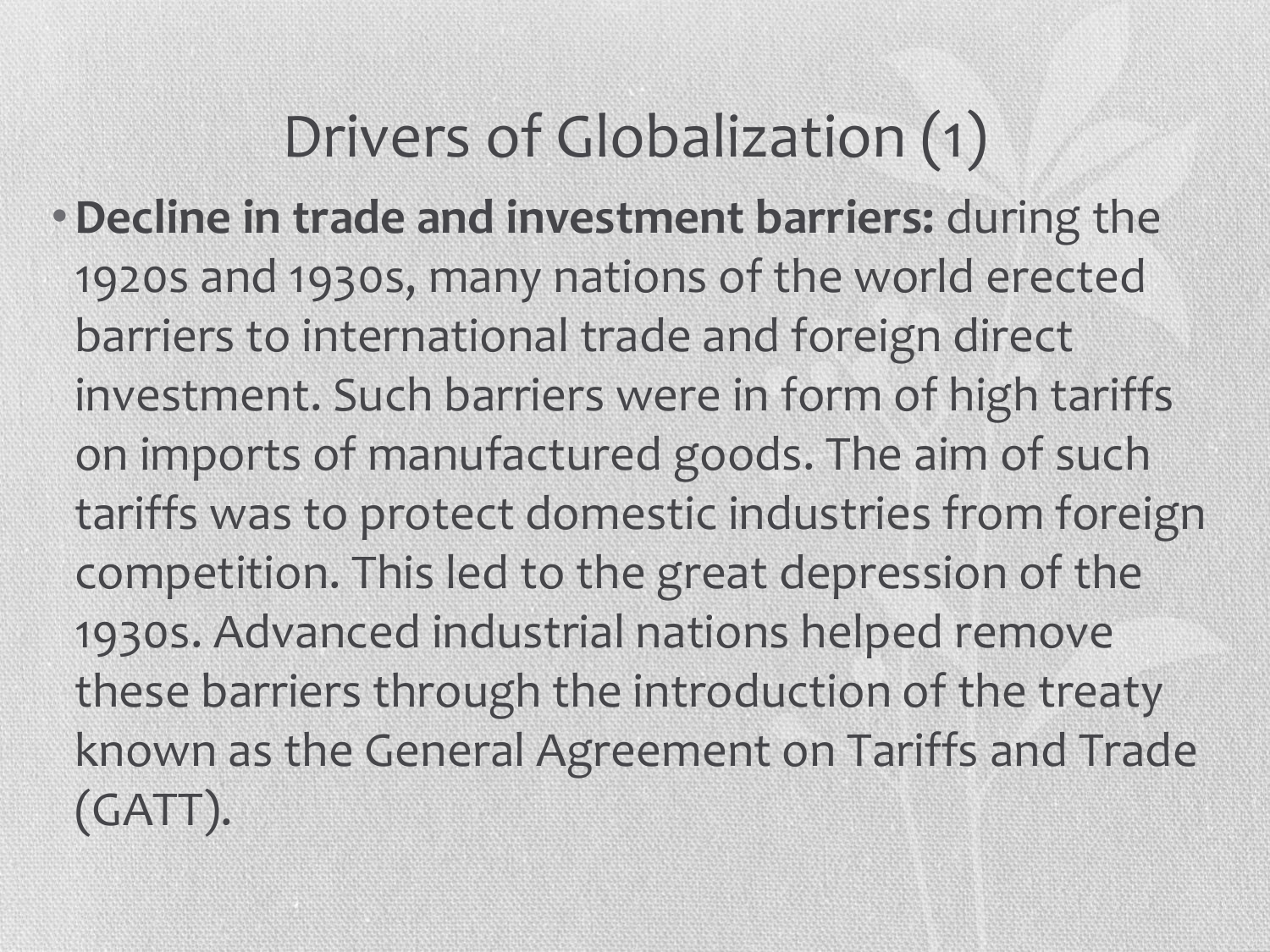#### Reasons for barriers to cross-border trade (1)

•**GATT:** The General Agreement on Tariffs and Trade was signed by 23 countries in Geneva in 1947 and took effect on January 1, 1948. It is a multilateral agreement aimed at abolition of trade quotas and reduction of tariff duties among the contracting nations. The purpose of GATT is the "substantial reduction of tariffs and other trade barriers and elimination of preference, on reciprocal and mutually advantageous basis". To meet up with the purpose, GATT's most important principle was that of trade without discrimination, it ensured that every country in GATT opens its markets equally to every other. It also has a principle of "national treatment," which requires countries to treat foreign business people and foreign companies as locals do.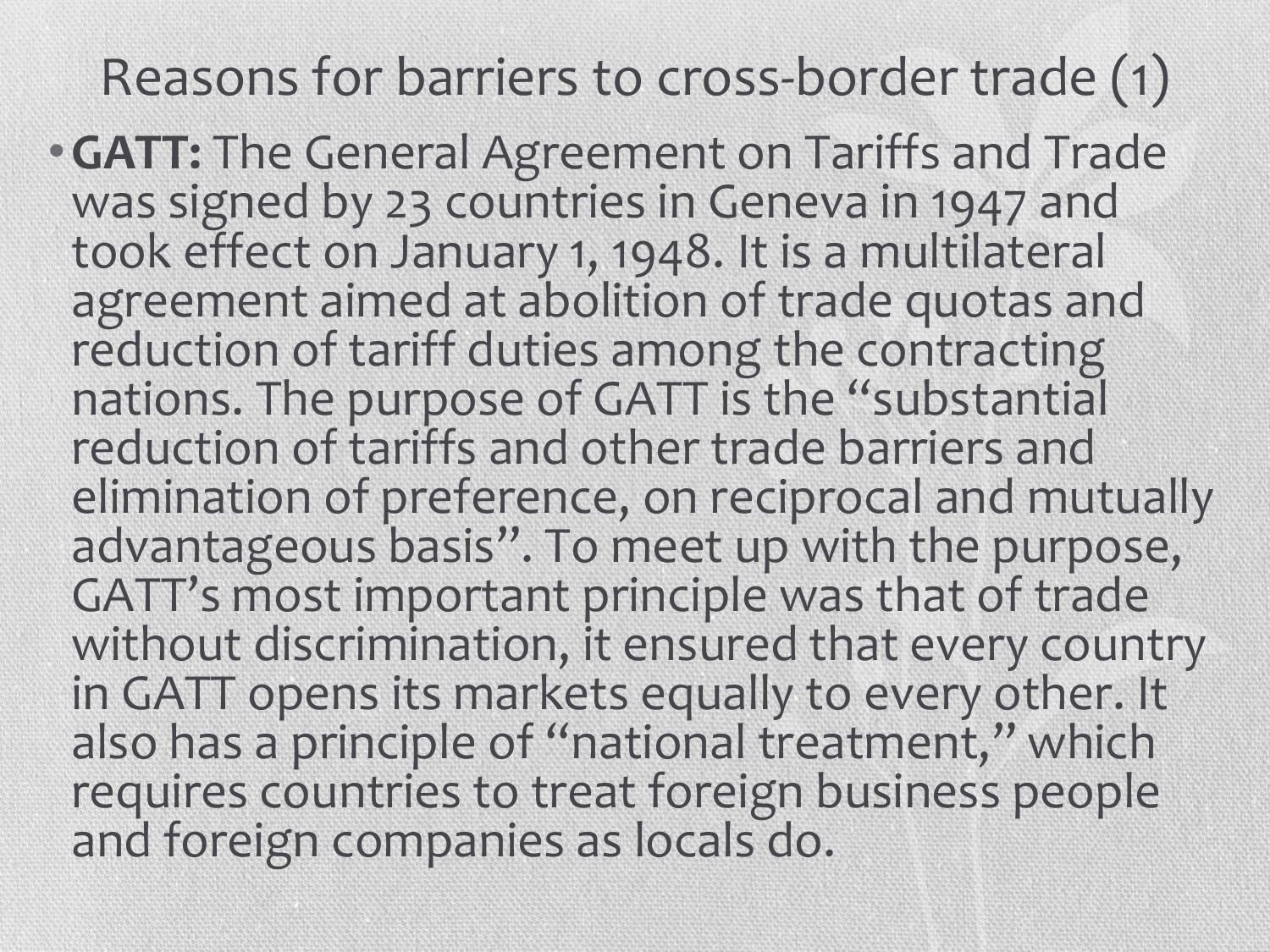Reasons for barriers to cross-border trade (2)

•**WTO:** World Trade Organization was established on 1st of January, 1995 and replaced the GATT. It was created as a result of the Uruguay Round of GATT with the aim of enforcing GATT agreement. WTO is an institution which has authority to set and enforce rules governing trade between member countries. As at 26<sup>th</sup> April 2015, WTO has 161 members and 24 observer government. The institution can be considered as the most powerful legislative and judicial body in the world. It undermines democracy around the world by promoting the free trade agenda of multinational corporations above the interests of local communities, working families, and the environment.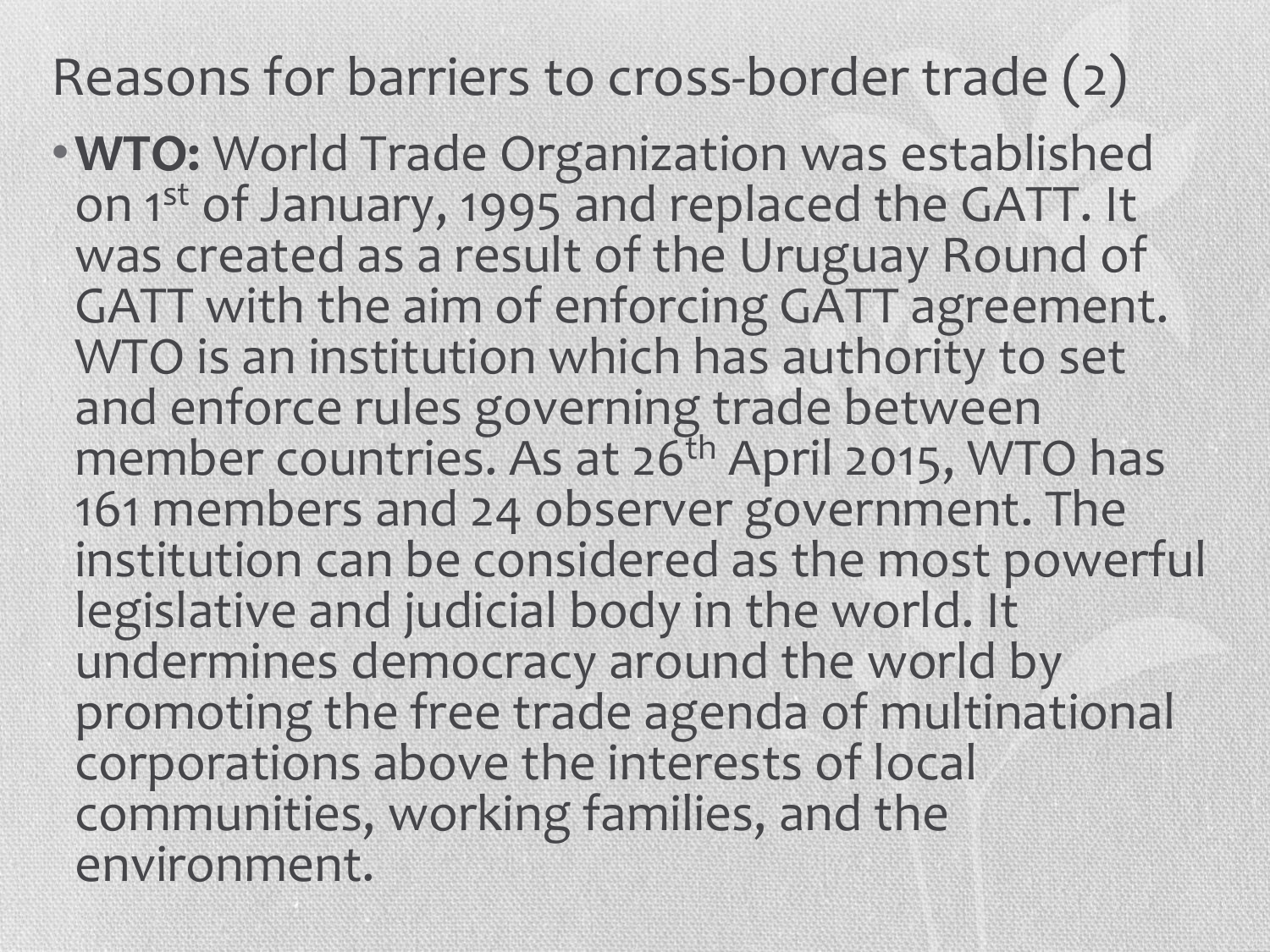#### Reasons for barriers to cross-border trade (3)

•**NAFTA:** the North American Free Trade Agreement is an agreement signed by Canada, Mexico and United States, creating a trilateral rules-based trade bloc in North America. In 1994, the North American Free Trade Agreement came to effect, creating one of the world's largest free trade zones and laying the foundations for strong economic growth in rising prosperity for Canada, United States and Mexico.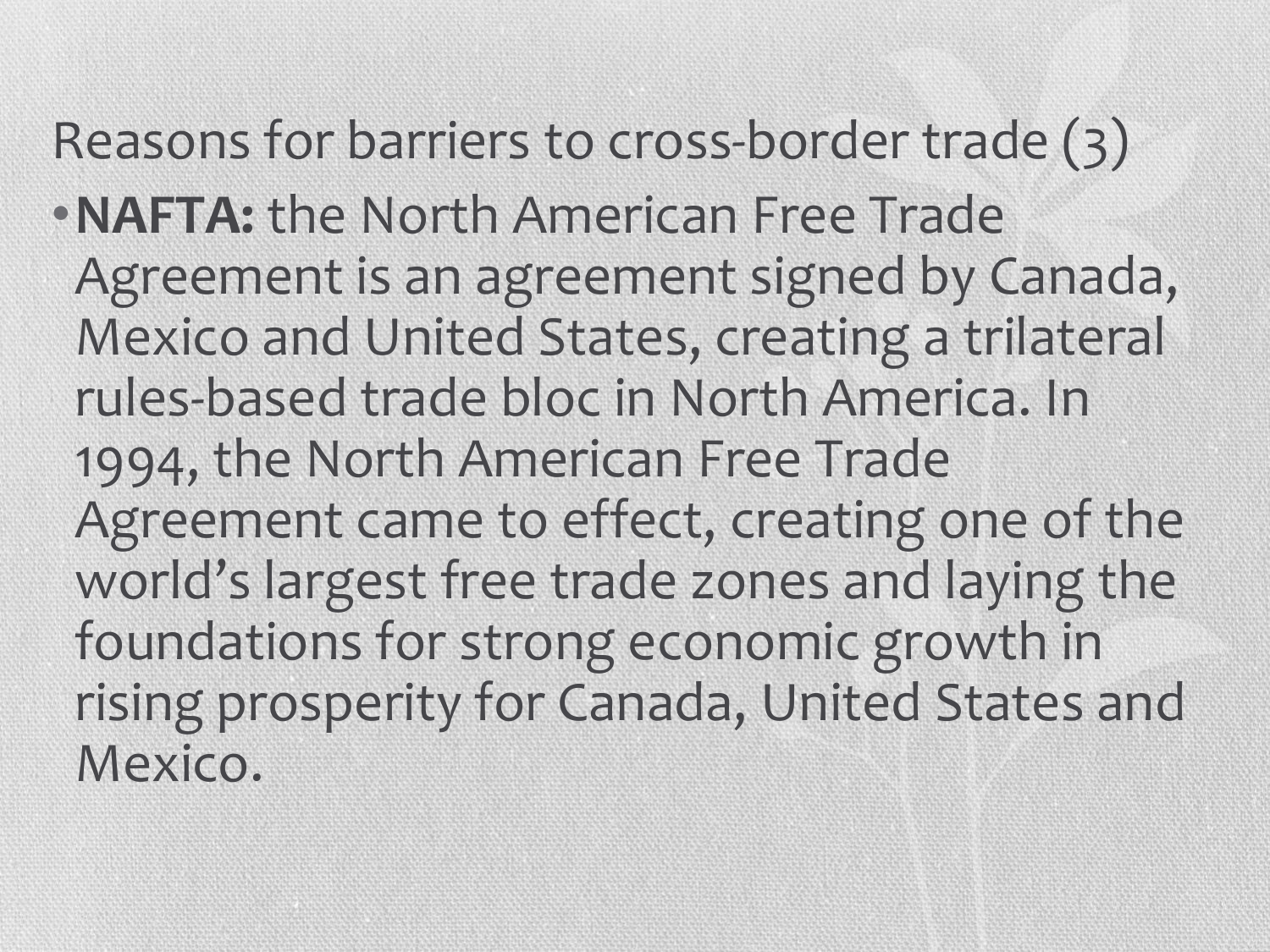Reasons for barriers to cross-border trade (4)

•**European Union Agreement:** EU is a union of 28 independent states based on European Communities and founded to enhance political, economic and social co-operation. The EU has developed a single market through standardised system of laws that apply in all member states. Within the area (Schengen area), passport controls have been abolished. EU policies ensure free movement of people, goods and services and capital, enact legislation in justice and home affairs and maintain common policies on trade, agriculture, fisheries and regional development. In 2002, the monetary union was instituted, 18 member states use euro as their legal tender.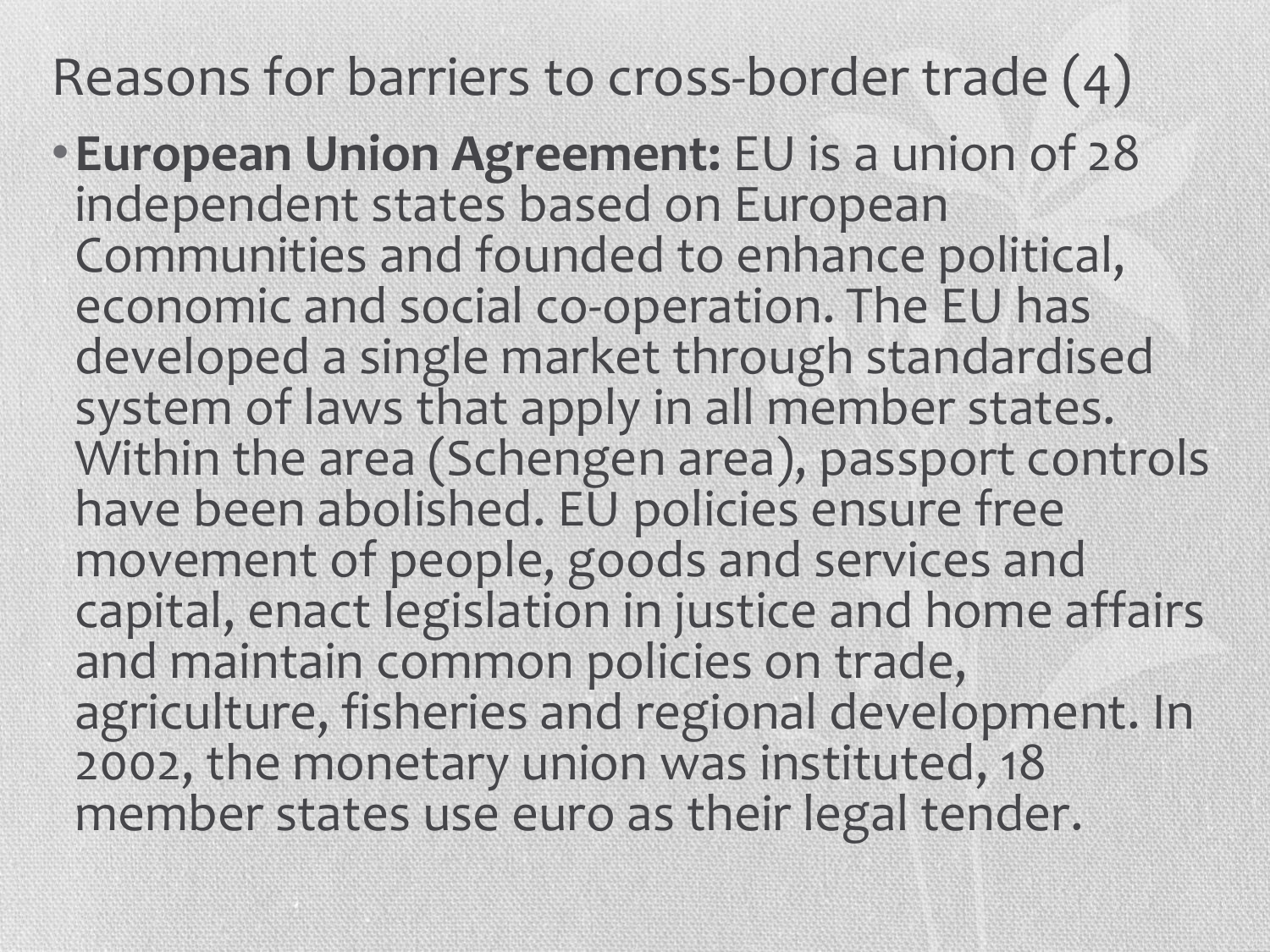Reasons for barriers to cross-border trade (5) •**ECOWAS**: Economic Community for West African States is a regional group of 15 countries founded on May 28, 1975 with the aim of promoting integration in all fields of economic activity, most especially, industry, transport, telecommunication, energy, agriculture, natural resources, commerce, monetary and financial questions, social and cultural matters. ECOWAS consist of two institutions to implement policies- the ECOWAS commission and ECOWAS Bank of investment and development.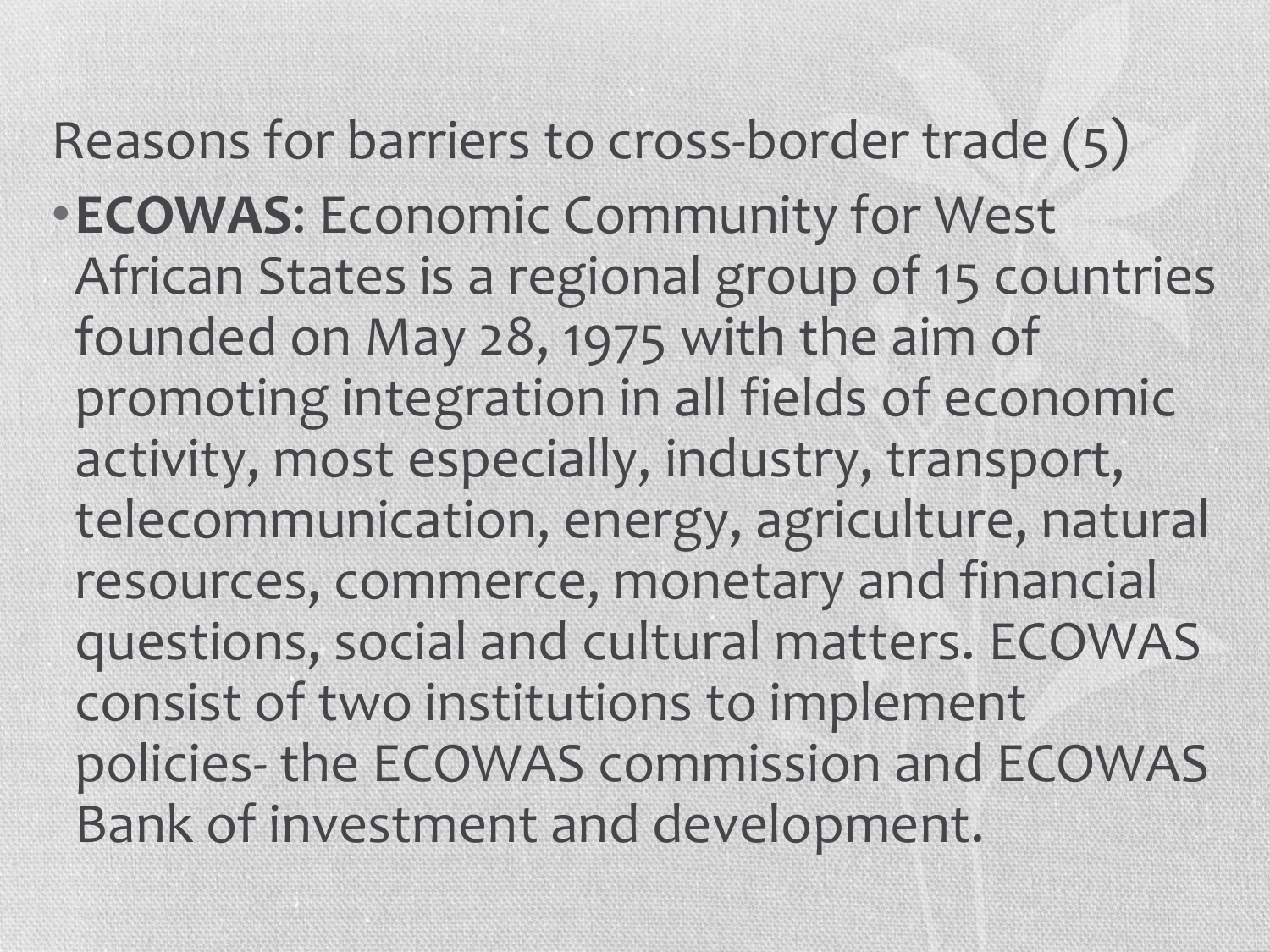Drivers of Globalization (2) •**The role of technological change:** the lowering of trade barriers made globalization a reality through technological change. Since the end of World War II, the world has witnessed major advances in communication, information processing, and transportation technology. Telecommunication is creating a global market and transport is creating a global village.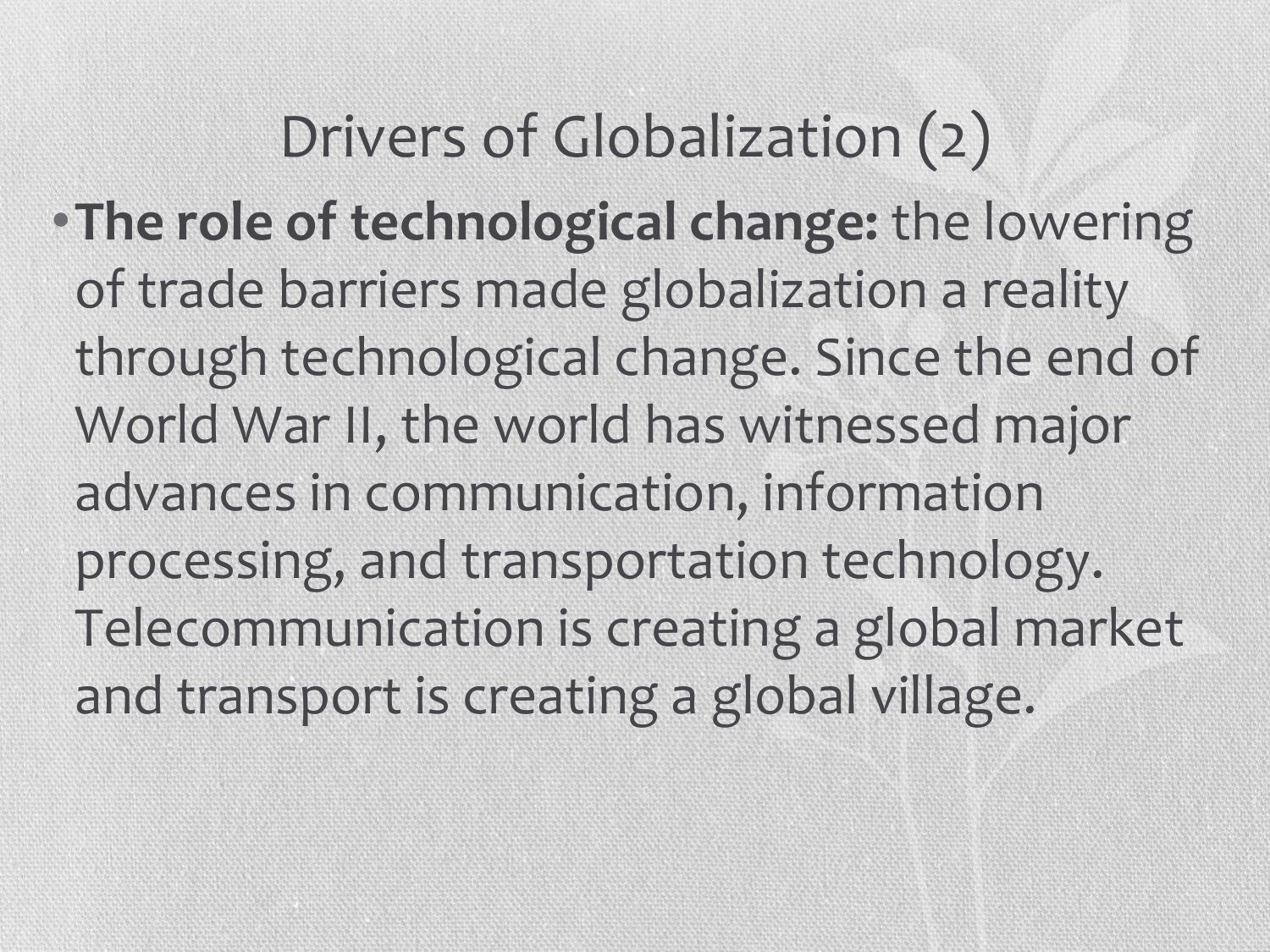#### **International Entrepreneurship**

The emergence of Globalization has birthed a great desire in Entrepreneurs to delve into the International Market.

To this end, an Entrepreneur who desires to delve in the international business environment can take the following forms: